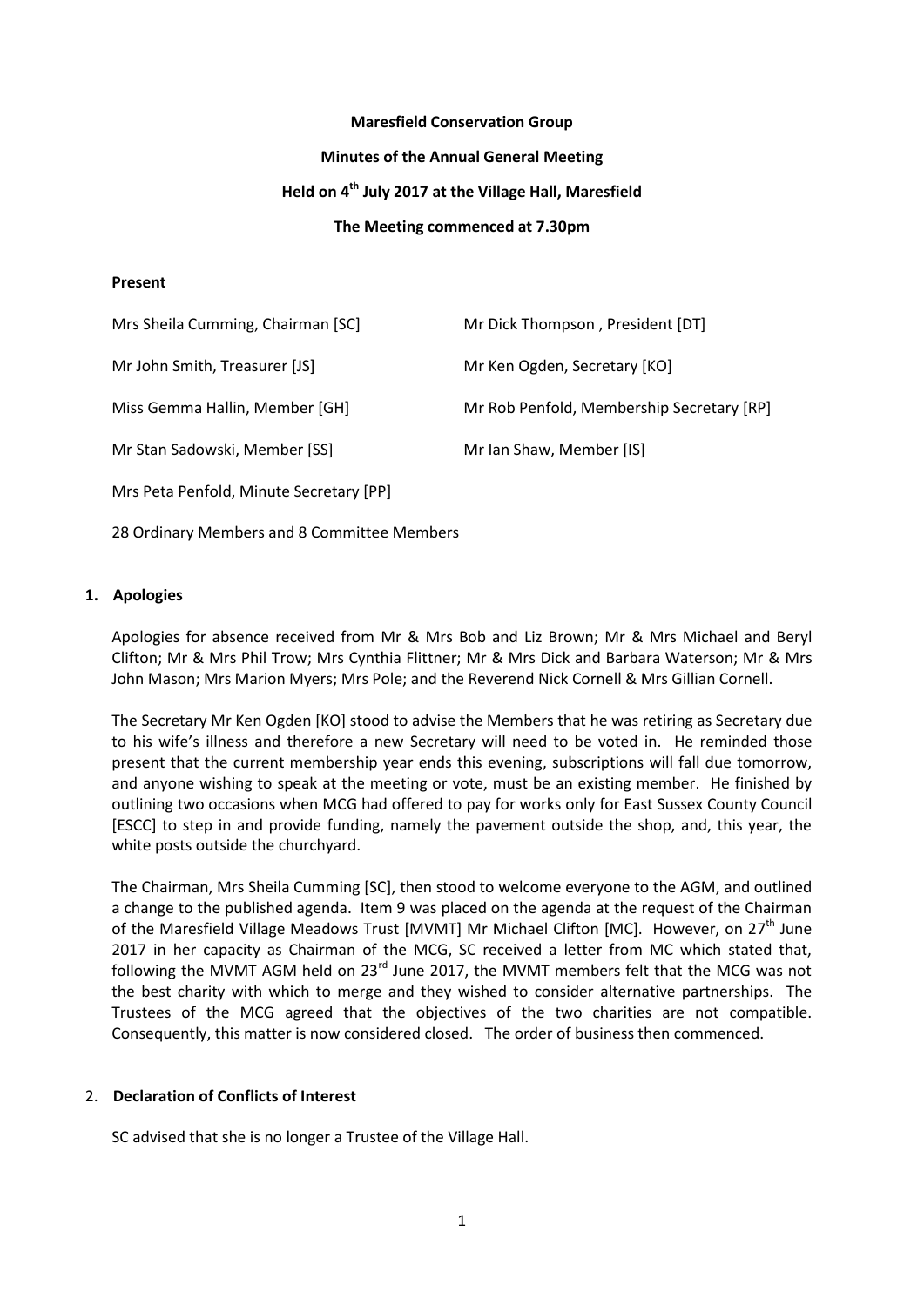# **3. Minutes of the Meeting of 5th July 2016**

The Minutes of the last AGM held on  $5<sup>th</sup>$  July 2016, as published, were proposed by Mr Stan Sadowski [SS], seconded by Mrs Elizabeth Wylie, and carried unanimously.

## **4. Matters Arising**

There were no matters arising.

# **5. Questions to the Chairman on Published Chairman's Report**

SC handed out additional copies of the newsletter, and then provided updates as follows:

- 5.1 **Grass Cutting**: SC explained that on 1<sup>st</sup> April 2017 control of the grass cutting contract for Maresfield was handed back to East Sussex County Council [ESCC], who have subcontracted Countryman Landscaping to carry out the works. ESCC have imposed new terms and conditions involving a re-designation of areas termed 'rural' and 'urban', and different cutting regimes. The centre of the village and the new 'urban' areas will be cut 6 times a year between March-October whereas previously only 5 cuts were carried out annually. Although the amount of work will rise, ESCC did not propose increasing the grant provided to MCG in line with their additional requirements. Having looked at funding, the Trustees of the MCG concluded that it is more cost effective for ESCC to manage the contract. KO pointed out that ESCC have also taken back other large grass cutting contracts within Wealden. The Treasurer Mr John Smith [JS] noted that Countryman seem to be doing a better job as they also take away the grass cuttings. SC added that cutting around the bulbs will always bring difficulties and lead to some patchiness, and weather conditions will dictate how much grass cutting will be required.
- 5.2 **White Rails**: SC pointed out that the white rails alongside the churchyard are now white posts which, ultimately, were funded and installed by ESCC. She explained that, for a long time, ESCC had refused to replace the rotten wooden posts and rails, claiming that they were street furniture. MCG therefore obtained quotes for installing new wooden rails which came in at around £5,000 for the materials, installation, painting, and the traffic lights specified as a requirement during the works. The MCG Trustees ultimately manged to convinced ESCC that there was a safety element involved as well as aesthetic considerations. Subsequently a meeting was held, during which ESCC proposed three options for replacing the existing rails, being a) crash barriers b) chevrons or c) white posts. MCG had little option but to accept the third option. ESCC then agreed to not only pay for, but also install, the replacement posts, and they were erected in June. SC was happy to report that she and others have been pleasantly surprised by how well the new white posts have blended in.
- 5.3 **Maresfield in 1840**: SC said that, some 20 years ago, Mr Clive Brooks [CB] wrote a booklet called 'Maresfield in 1840'. This has been out of print for a long time, and some amendments are required, but SS has managed to obtain a pdf. copy of the pamphlet so that it can be reprinted in Uckfield. SS said that copies should be available by the end of July at a cost of approx. £4. In answer to a question from the floor, SC advised that they will be on sale in the Post Office. CB explained that he originally had 200 copies of the booklet published in Tunbridge Wells at his own expense, but that printer has now gone out of business so he has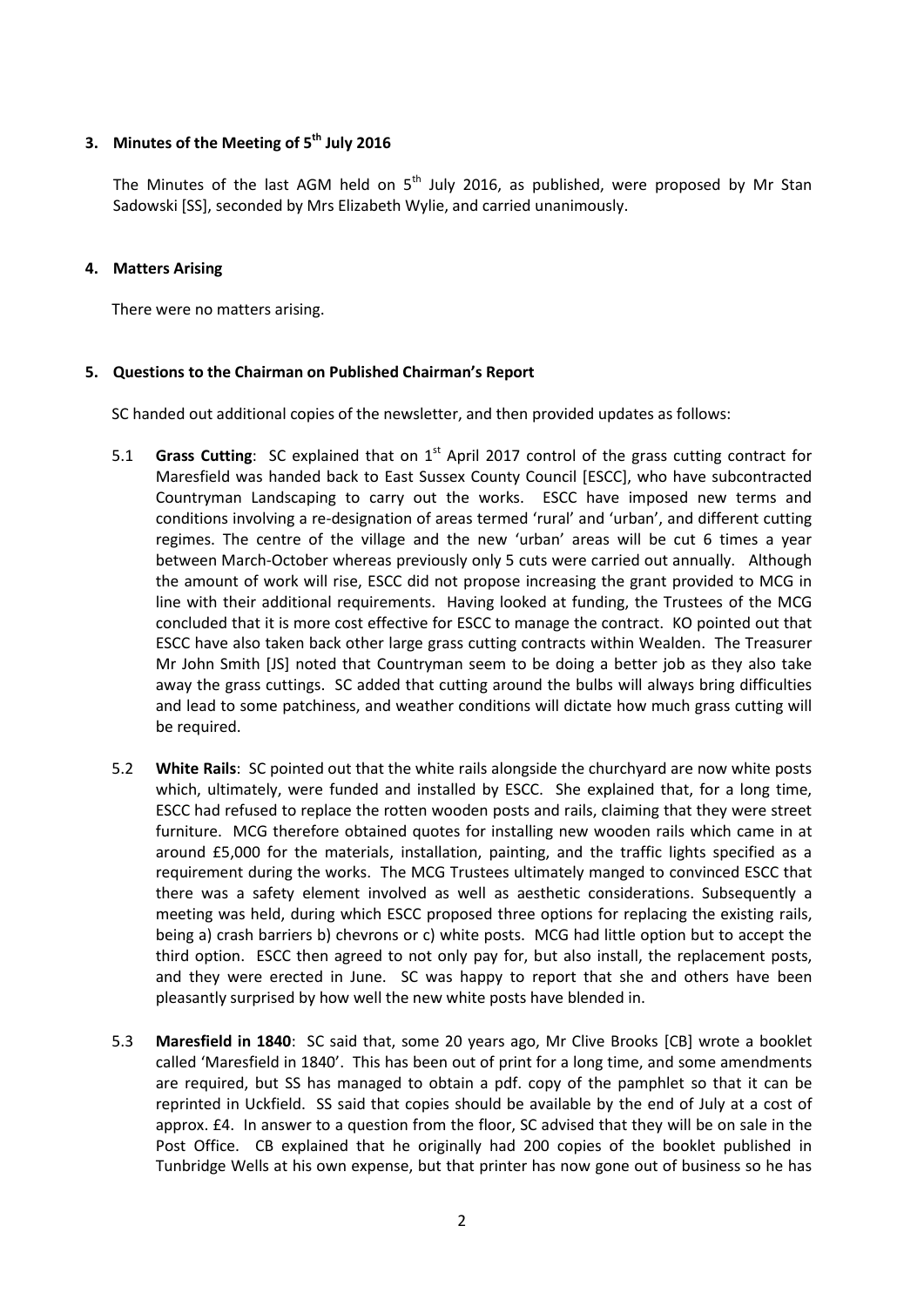been unable to get it republished himself. He thanked SS for his initiative, particularly since CB is still receiving lots of requests for copies of the pamphlet. SC added that there has also been a suggestion that an updated booklet called 'Maresfield in 2020' could be prepared.

## 6. **Questions to the Treasurer on the published Treasurer's Report**

- 6.1 Commenting on the Treasurer's Report published in the AGM newsletter, Mr John Smith [JS] noted that income was down on the previous year because there was no Christmas Fayre, and subscriptions dropped by £567. He pointed out that the Chairman's Report from 1998 suggested an annual subscription of  $E7$ , and his suggestion to the Members of the MCG is that the subscription is increased to  $£10$  per annum – many people pay substantially more than that already. He added that Gift Aid rules allow the MCG to reclaim 25% of each eligible subscription, so encouraged those who had not already done so to complete a Gift Aid form.
- 6.2 Expenditure increased during 2016-2017 due to the purchase of road closure signs which cost £400 for the Christmas Tree Lighting ; the planters, which should last for several years and are maintained by local residents; the fact that the insurance costs are out of kilter due to a new policy being taken out which meant that two premiums were being paid for during the financial period 2016/2017; and village maintenance costs, predominantly grass cutting, which was undertaken through a contract by Barcombe Landscapes. Overall administration costs have been reduced since smaller printers are now being used (meaning the ink costs less), and external printing costs have been shown separately. Unfortunately, the picnic bench was trashed within a few weeks of installation at the new Children's Play Area. The Recreation Committee have reported that their insurance excess roughly equates to the cost of the original bench, so MCG are looking at other ways to replace the bench. Other expenses included a £500 donation to the Village Hall towards retiling the old part of the roof; £250 to the Lunch Club towards a new fridge and £250 towards grass cutting at the School Hill Cemetery. JS offered his thanks to Mr Bob Brown for examining the MCG Annual Accounts, copies of which were available for viewing.
- 6.3 Mrs Pat Palmer noted that the MCG accounts show a healthy bank balance, and enquired about plans for spending it in 2017-2018. JS responded with a list of proposals which include £500 towards replacing the gas cooker at the Village Hall with an electric one (following a recent incident where gas was left on overnight); £250 towards equipment for the Lunch Club; £350 to replace the picnic table in the Children's Play Area (which may be split 50-50 with the Parish Council); up to £500 towards Footpaths Group expenses; a continuing donation towards grass cutting at School Hill Cemetery; £500 towards repairing the Church clock; £200 for the Christmas Tree lighting; publication of the MCG newsletters; £180 website costs; the insurance premiums; up to £150 for reprinting 'Maresfield in 1840'; and £500 towards the Church Lighting project. MCG currently hold almost £7,000 with a projected spend of around £5,000. In answer to a query, KO confirmed that the Church Lighting proposals were still on the table, and comprised two more lights which have been tested but require planning permission before they are installed. He added that he wrote a letter two weeks ago in an attempt to circumvent the planning requirements for what is, essentially, a very small change.
- 6.4 A question was posed regarding the 20% downturn in subscriptions. JS had no explanation, although the situation is being monitored. He added that Gift Aid donations should balance out some of the shortfall. The Membership Secretary, Mr Robert Penfold [RP] said that membership numbers are slightly down, currently standing at circa 10% of the overall population of Maresfield. One of the reasons for this is that, whilst the Collectors are doing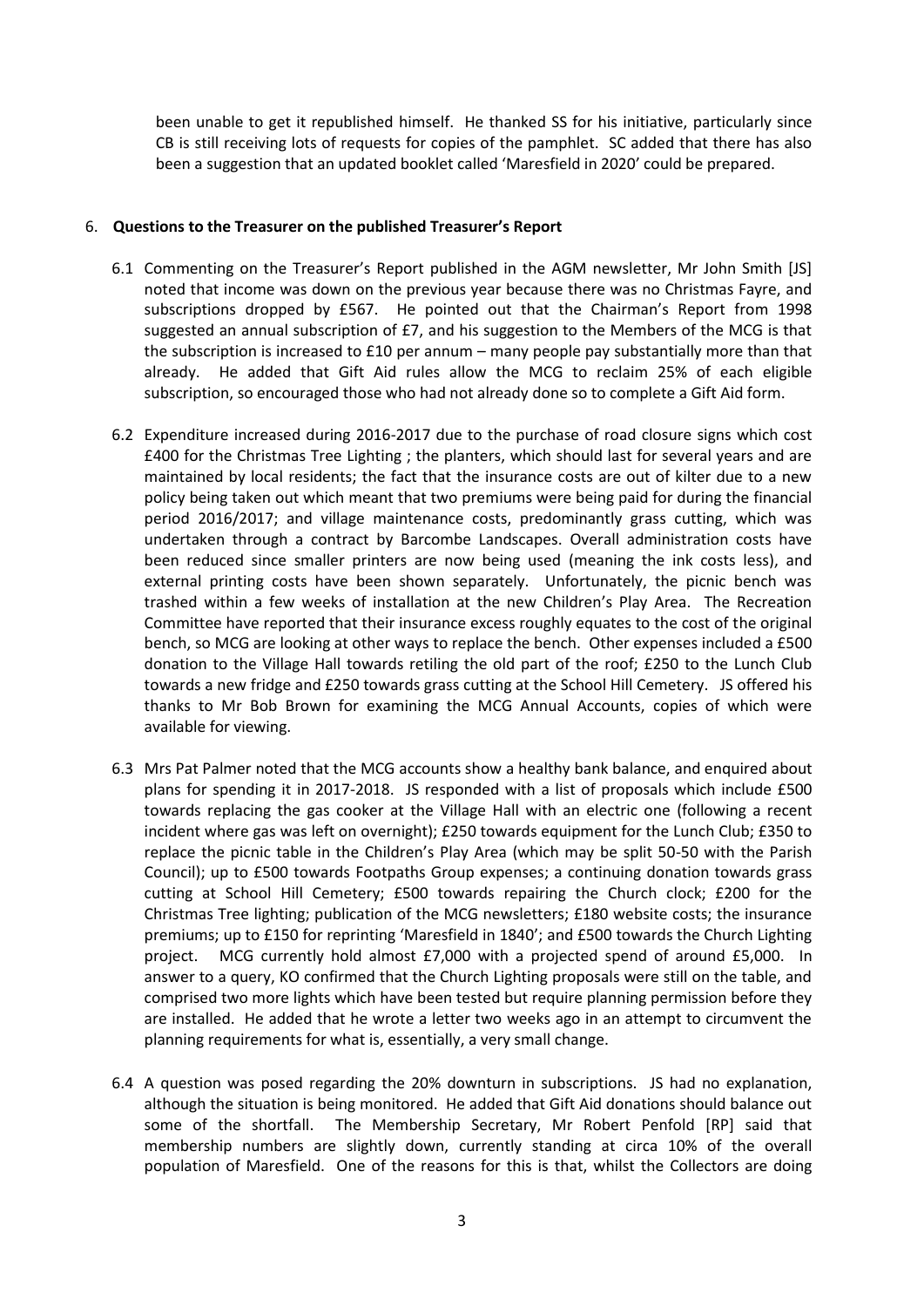their best, it is not an easy job and often residents are not at home. It would be seen as oppressive to visit a house three times, particularly since donations are voluntary. JS added his thanks to the Collectors, who do a 'rotten' job to raise funds to benefit the village. RP added that more Collectors are needed, and collection areas may also be amended to make the task easier.

- 6.5 A general discussion followed about how to rectify the subscription issue. Direct debit payments are an option, and RP agreed that this would be an excellent solution but is reliant upon people providing email addresses. Mrs Pat Palmer suggested that those present could leave their email contact details tonight. However, she pointed out that Members also need to be notified of collection week to make life easier for the Collectors. It was suggested that Facebook could be used, but the MCG does not yet have a Facebook page. Mr Brian Porter, who is a Collector, explained that he has drawn up a letter containing his details and those of the Treasurer which advises Members that they can either send electronic payment (most do) or he will collect a cheque if preferred. This idea was well received. Mr Graham Allt takes it a stage further and asks Members to come to him if they wish to continue their subscriptions, thereby putting the onus on them to avoid any sense of coercion. It was also suggested that putting a flyer in the Parish Magazine, which goes to every household in the village, will be worthwhile. There may be a minimal charge for this, but it would ensure that households on the new estates are reached.
- 6.6 Mrs Pat Palmer then asked whether there will be an MCG Christmas Faye in 2017. RP queried whether there was an appetite for one since the last event was poorly attended. SC advised that Ms Sarah Phoenix [SP], who currently assists with the Bonners School Christmas Fayre, has been invited to join the MCG Committee. Rather than duplicating effort, the opportunity exists for the two organisations to link up, with MCG supporting the Bonners Christmas event. It was agreed that the keys to success will be marketing, and attracting the right stallholders.
- 6.7 There followed a general discussion about the proposed subscription increase, with Mr Brian Porter confirming that rates have not risen since the MCG was first established. At that point, subscriptions were set at £1.50 for senior citizens, £5 for single membership, and £7 for families. It was suggested that the £1.50 subscription should be abolished, and the minimum subscriptions should change to £5 for single membership, and £10 for family membership. However, it was pointed out that subscriptions are voluntary, that some people cannot afford £10, and that, in any event, some Members pay substantially more than this with the average contribution being in excess of £10. Ultimately, consensus was reached that the MCG should concentrate on increasing membership numbers rather than raising subscription rates. The £1.50 rate will be removed from the literature and, if asked, Collectors will advise that suggested subscription rates are £5 for single membership, £10 for families, or whatever donations people wish to make.
- 6.8 Finally, Miss Gemma Hallin [GH] informed those present that she is working on a new, more user friendly MCG Website. A query was raised regarding whether other Societies within the village could pay for the privilege if 'piggy backing' onto the website. GH said that she would be happy to discuss that option, particularly with groups such as the Historical Society. The old website will be phased out as soon as the new one is up and running.
- 6.9 The Published Treasurer's Report was proposed by Mr Ian Shaw [IS], seconded by Mr Brian Porter, and unanimously carried.